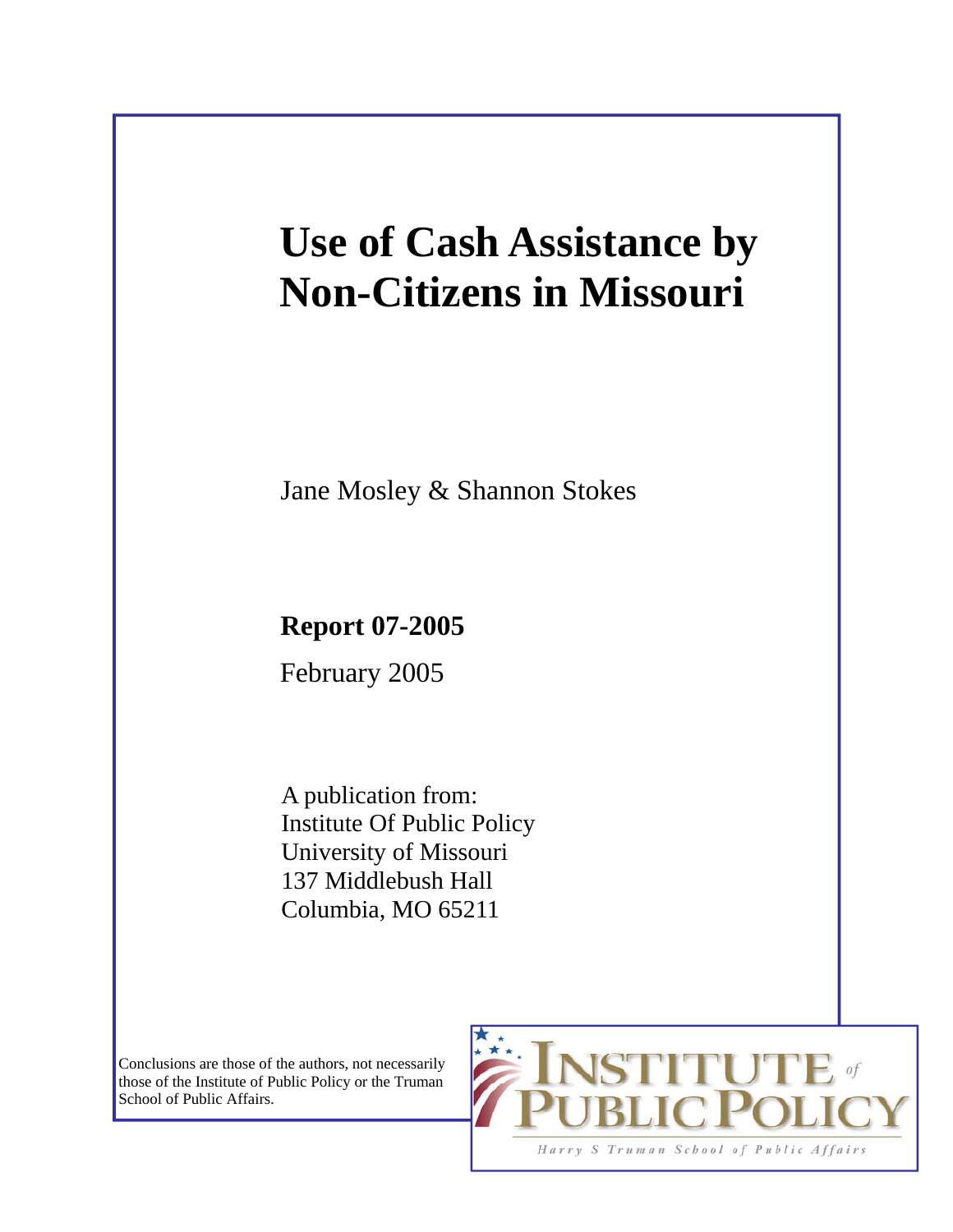# **Use of Cash Assistance by Non-Citizens in Missouri**

Jane M. Mosley & Shannon Stokes<sup>1</sup>

#### **Introduction and Background**

The Personal Responsibility and Work Opportunity Reconciliation Act (PRWORA) set in place restrictions on many forms of assistance, including cash grants or Temporary Assistance to Needy Families (TANF). Specifically, these new federal guidelines limited assistance for certain categories of immigrants, most notably those who entered the country after the federal welfare bill was signed in August of 1996. Most of these immigrants were required to have a five year minimum waiting period before they were eligible for cash assistance. However, as with most provisions, states had some ability to modify federal regulations.

In Missouri, several groups of non-citizens are allowed to receive TANF. First, non-citizens who were in the country prior to August 22, 1996, and who otherwise meet criteria, maintained their eligibility. Additionally, certain groups who entered the country after August 22, 1996, were also classified as eligible. These included: refugees, asylees, and trafficking victims. According to a report by the Urban Institute, Missouri has a rather extensive safety net system still in place for immigrants, and is ranked among the top quarter of all states (Tumlim, Zimmerman, and Ost 1999).

Given these changes, it is important to understand the situation of non-citizens with regard to the safety net in Missouri. How many non-citizens are receiving benefits? Where do they live in Missouri? In this brief, we assess patterns of cash assistance for non-citizens from 1999 to 2003. We find that, overall, noncitizens represent a very small percentage of the caseload, less than five percent at the peak in early 1999. Additionally, cases headed by non-citizens have declined substantially over the time studied, both in terms of raw numbers and relative to cases headed by citizens. The reason for the decline can not be known with certainty, but increased rates of naturalization have played a role. Finally, the non-citizen cases are not spread evenly across the state, but are concentrated in several counties, particularly those that have experienced recent increases in immigration.

#### **Defining a Non-Citizen Case**

We define a non-citizen case as one in which the head of the household is not a citizen, regardless of the status of other members. Thus, this definition includes many cases where other family members, particularly children, are classified as citizens.

### **Data and Results**

We rely on monthly income maintenance files from the state of Missouri for the time period January 1999 through December 2003.<sup>2</sup> Figure 1 shows the number of cases that is comprised of non-citizens in each month and illustrates a clear declining trend from a high of 2,365 to only 849 in November of 2003.

Similarly, the percent of all cases that were headed by a noncitizen, dropped from 5.5 percent in January 1999 to approximately two percent in November 2003, a decline of 64 percent.

#### **Figure 1.**



The Number of Non-Citizen Head of Household Cases for Missouri by Month.

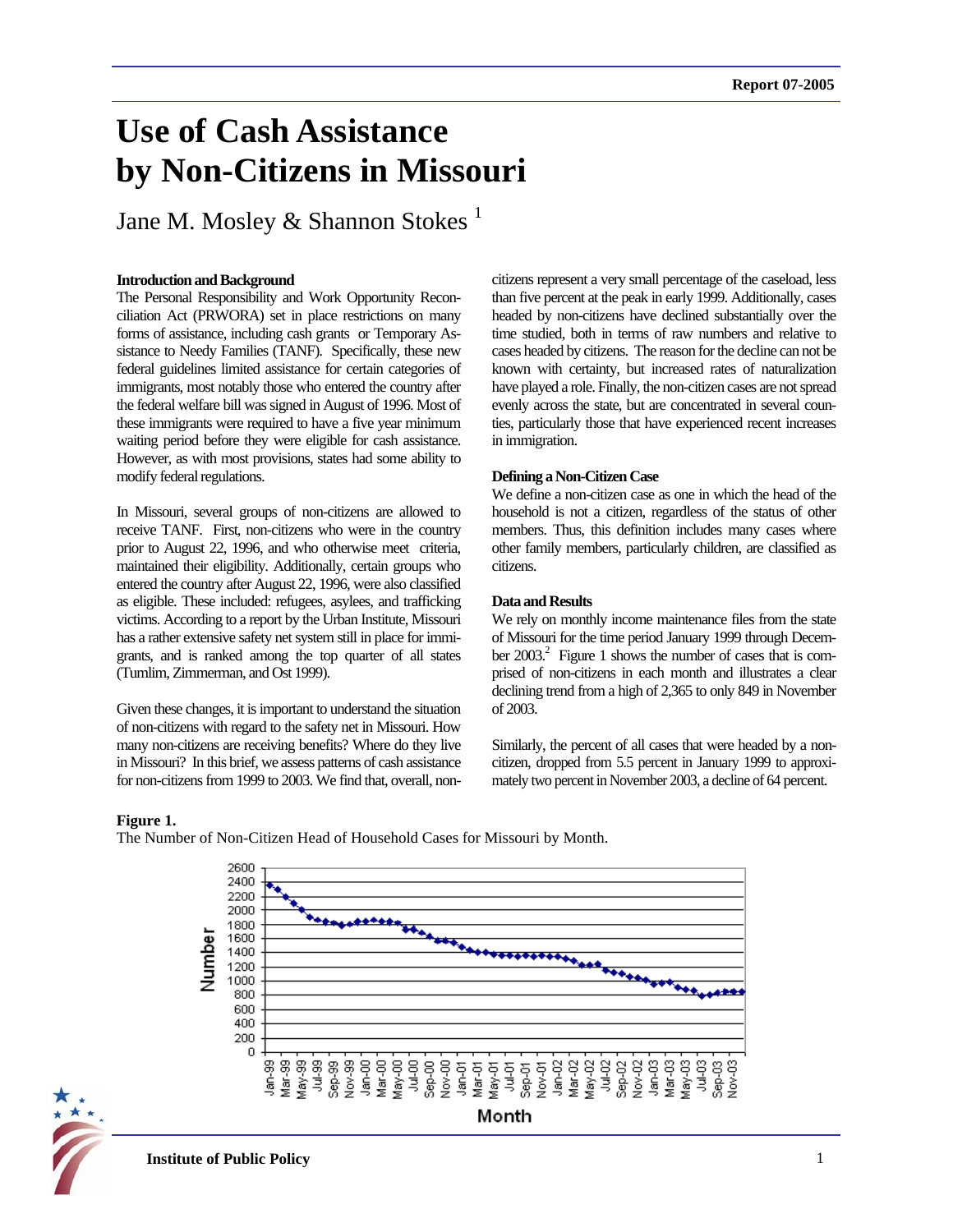# **Figure 2.**

The Number of Citizen Head of Household Cases for Missouri by Month



Month

This decline is in stark contrast to cases comprised of citizens. Figure 2 shows the monthly caseload counts for citizen cases. Two things are clear. First, there is no discernable pattern over time in the caseload counts for citizens. Sharp increases are evident at several points, peaking in about November 2001, followed by a sharp decline. Second, the number of cases headed by citizens has actually increased slightly since January 1999 (4 %).

# **Geographic Variation in Assistance**

Non-citizens who receive cash assistance are disproportionately concentrated in a few counties. Crosssectional snapshots of each year show that the highest ranking counties based on percent of the caseload are Dade, Cooper Andrew, and Audrain counties. In general, these counties are predominantly rural, are experiencing new influxes of migration, and have very small TANF caseloads. The one exception to this is St. Louis City and County, although both have experienced large increases in Bosnian immigrants in recent years.<sup>3</sup> Montgomery, Buchanan, Polk, Gentry, Livingston, Maries, and St. Louis City and County both had between 5-9.99% of their caseload classified as non-citizens. No other county exceeds five percent of immigrants as part of the total caseload. Examining these maps over time, however, a decline is clearly evident. By the first quarter of 2003, only Dade County had more than ten percent of its caseload classified as non-citizens, and only four other counties (Andrew, Montgomery, St. Louis City and Osage) had levels between 5-9.99%.

What factors might account for such a sharp decline? First, fewer non-citizens could be applying for and/or receiving cash assistance either because they are no longer eligible, or because they perceive their eligibil-



**Figure 3:** Percentage of Non-Citizen Caseload by County: 1999.



**Figure 4:** Percentage of Non-Citizen Caseload by County: 2003.



ity status has changed (Fix and Passel 1999). Fewer non-citizens could also be receiving assistance because they have changed their naturalization status. Recent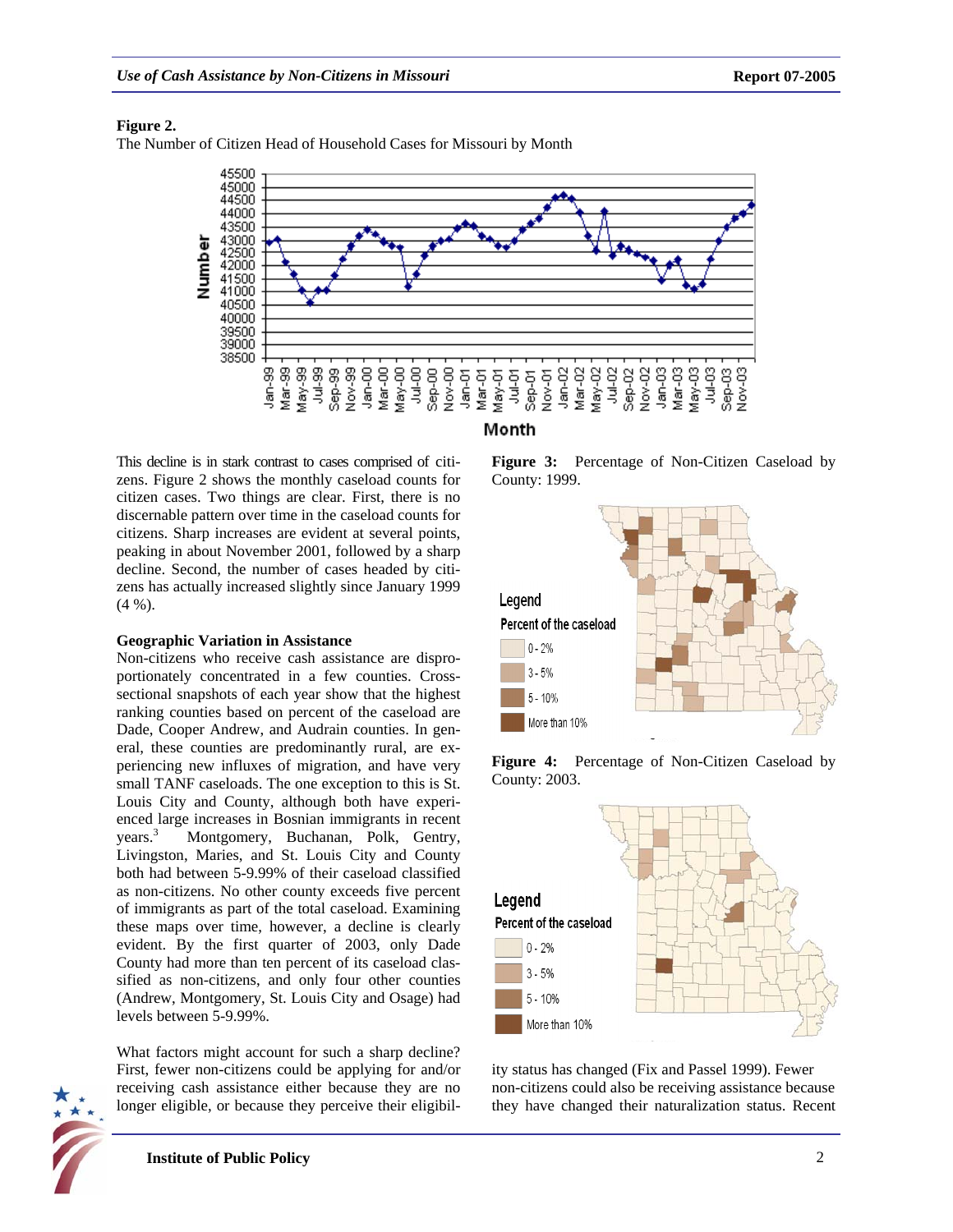# **Figure 5.**

Number of Non-Citizen Head of Household Cases That Become Citizen Head of Household Cases by Year.



research using national data (Van Hook 2003) shows that a large share of the decline in non-citizen cases at the national level could be explained by increases in naturalization. We explore this possibility below. Figure 5 shows the total number of non-citizen cases in a year as well as the number of cases which changed citizen classification, a change we assume reflects naturalization. There is a slight decline in the number of cases that are becoming naturalized, but as a percent of non-citizen cases, they have been fairly constant. In 1999, 2001, 2002 and 2003, approximately ten percent of non-citizen cases became naturalized. The only exception to this pattern is 2000.

# **Demographic Snapshot**

Finally, we examine a typical non-citizen case at two points in time, July 1999, and July 2003, by comparing them to citizen cases in the same time frame. Table 1 compares cases headed by a non-citizen to those headed by citizens focusing on age of householder head and case size. Unfortunately, we are limited on the number of comparisons that can be made due to the type of information collected in the income maintenance records.

In July of 1999, there was little difference regarding the age of household head, but by 2003, noncitizen cases tended to be headed by slightly older individuals (26 compared to 22). Additionally, non -citizen cases tended to have slightly more people than citizen cases, although the average for both groups was under three.



# **Table 1.**

Non-Citizen vs Citizen Head of Household Cases in July 1999 & July 2003.

|                                                                 | July 1999        |                      | <b>July 2003</b> |                      |
|-----------------------------------------------------------------|------------------|----------------------|------------------|----------------------|
|                                                                 | Citizen<br>Cases | Non-citizen<br>Cases | Citizen<br>Cases | Non-citizen<br>Cases |
| Mean age of the<br>head of household                            | 24.S             | 25.8                 | 21.9             | 25.7                 |
| Percentage of head of howeholds<br>less than 25 years of age    | 56%              | 52%                  | 66%              | 51%                  |
| Percentage of head of howeholds<br>between 26 - 40 years of age | 37%              | 37%                  | 28%              | 34%                  |
| Percentage of head of howeholds<br>over 41 years of age         | 8%               | 11%                  | 6%               | 15%                  |
| Mean size of household                                          | 2.79             | 3.03                 | 2.47             | 290                  |
| Percent of cases open<br>at least 3 years $^4$                  | 74%              | 69%                  | 83%              | 69%                  |

Finally, by 2003, a smaller percentage of non-citizen cases had been consecutively receiving TANF for at least three years. Overall, few differences exist between citizen and non-citizen cases in the time period examined.

# **Conclusion**

We find that, despite relatively good access for noncitizens, they represent a very small percentage of the cash caseload. Although not directly comparable, these figures are much lower than is found in some